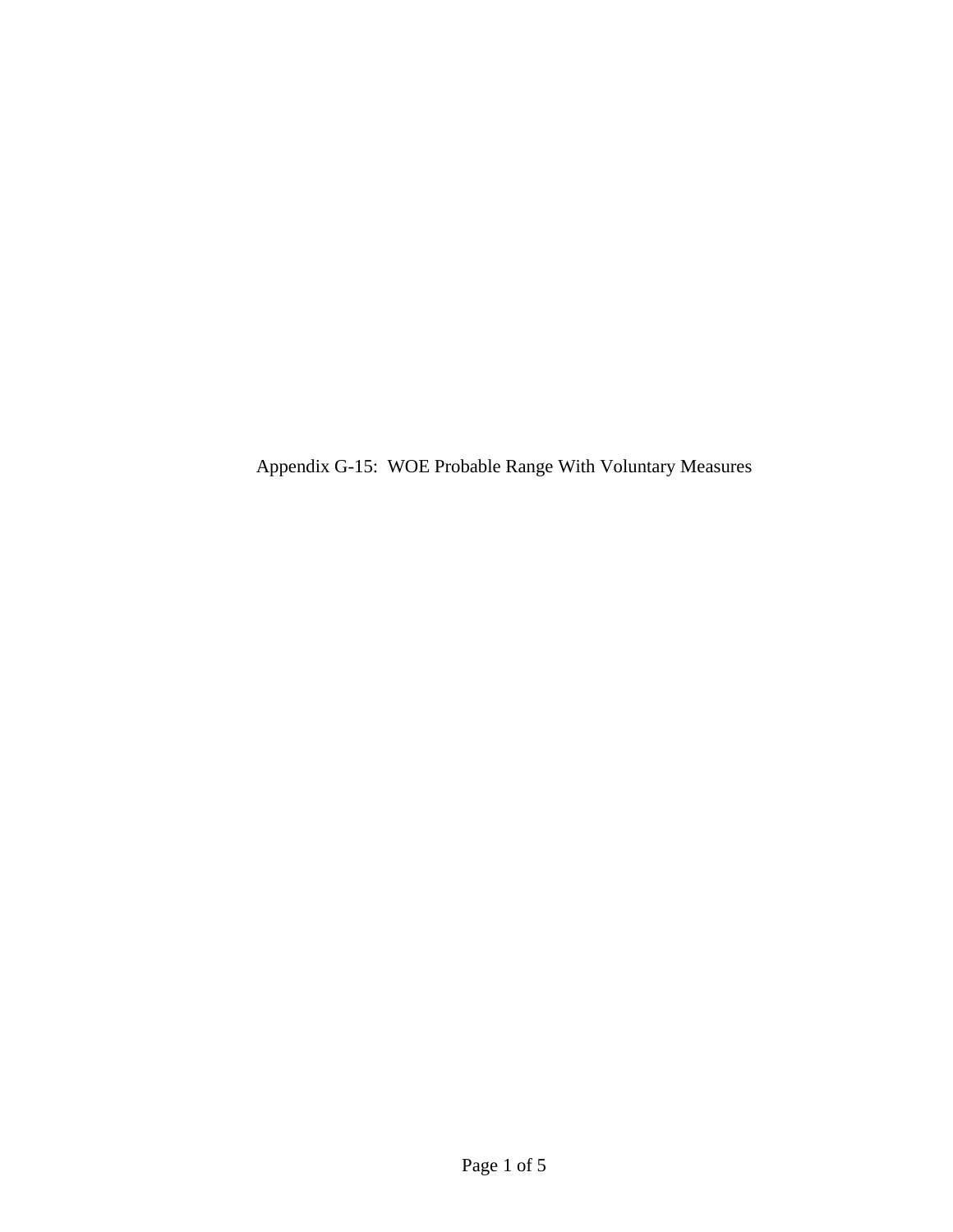**This Appendix supplies results and methodology for the Philadelphia 8-Hour Ozone NAA WOE Attainment Demonstration Without Voluntary Measures & With Voluntary Measures** 

| Site Name - County, State              | Site ID<br>Number | Observed          | Modeled                 |      |                  | <b>WOE - Without Voluntary Measures</b> |                  | WOE - With Voluntary<br>Modeled<br><b>Measures</b> |                     |                  |                           |
|----------------------------------------|-------------------|-------------------|-------------------------|------|------------------|-----------------------------------------|------------------|----------------------------------------------------|---------------------|------------------|---------------------------|
|                                        |                   | 2002 Base<br>Year | 2009<br>BOTW-B4 BOTW-B4 | 2012 | 2009<br>Probable | 2009<br>Probable<br>Range               | 2012<br>Probable | 2012<br>Probable<br>Range                          | 2009<br>Telecommute | 2009<br>Probable | 2009<br>Probable<br>Range |
| Fairhill - CECIL CO, MD                | 240150003         | 97.7              | 81                      | 75   | 72.7             | $75.8 - 69.6$                           | 63.7             | 66.8 - 60.6                                        | 78.1                | 70.7             | $73.8 - 67.6$             |
| Brandywine Creek - NEW CASTLE CO, DE   | 100031010         | 92.7              | 81                      | 76   | 75.2             | $78.3 - 72.1$                           | 67.7             | $70.8 - 64.6$                                      | 79.2                | 73.8             | 76.9 - 70.7               |
| Bellefonte - NEW CASTLE CO. DE         | 100031013         | 90.3              | 78                      | 74   | 71.9             | $75.0 - 68.8$                           | 65.9             | $69.0 - 62.8$                                      | 76.0                | 70.4             | $73.5 - 67.3$             |
| Killens Pond - KENT CO, DE             | 100010002         | 88.3              | 78                      | 74   | 72.9             | 76.0 - 69.8                             | 66.9             | $70.0 - 63.8$                                      | 76.4                | 71.6             | $74.7 - 68.5$             |
| Lewes - SUSSEX CO, DE                  | 100051003         | 87.0              | 77                      | 74   | 72.0             | 75.1 - 68.9                             | 67.5             | $70.6 - 64.4$                                      | 76.4                | 71.2             | $74.3 - 68.1$             |
| <b>I</b> Lums Pond - NEW CASTLE CO. DE | 100031007         | 94.5              | 79                      | 74   | 71.3             | $74.4 - 68.2$                           | 63.8             | 66.9 - 60.7                                        | 76.9                | 69.7             | $72.8 - 66.6$             |
| Seaford - SUSSEX CO, DE                | 100051002         | 90.0              | 75                      | 70   | 67.5             | $70.6 - 64.4$                           | 60.0             | $63.1 - 56.9$                                      | 73.7                | 66.4             | $69.5 - 63.3$             |
| Colliers Mills - OCEAN CO, NJ          | 340290006         | 105.7             | 91                      | 86   | 83.7             | $86.8 - 80.6$                           | 76.2             | $79.3 - 73.1$                                      | 89.9                | 82.6             | $85.7 - 79.5$             |
| Rider - MERCER CO, NJ                  | 340210005         | 97.0              | 86                      | 81   | 80.5             | $83.6 - 77.4$                           | 73.0             | 76.1 - 69.9                                        | 84.5                | 79.3             | $82.4 - 76.2$             |
| Ancora State Hospital - CAMDEN CO, NJ  | 340071001         | 100.7             | 87                      | 82   | 80.2             | $83.3 - 77.1$                           | 72.7             | $75.8 - 69.6$                                      | 86.5                | 79.4             | $82.5 - 76.3$             |
| <b>Camden - CAMDEN CO, NJ</b>          | 340070003         | 98.3              | 88                      | 83   | 82.9             | $86.0 - 79.8$                           | 75.4             | 78.5 - 72.3                                        | 87.0                | 81.9             | $85.0 - 78.8$             |
| Clarksboro - GLOUCESTER CO, NJ         | 340155001         | 98.3              | 88                      | 83   | 82.9             | $86.0 - 79.8$                           | 75.4             | $78.5 - 72.3$                                      | 86.2                | 81.5             | 84.6 - 78.4               |
| <b>I</b> Millville - CUMBERLAND CO. NJ | 340110007         | 95.7              | 81                      | 75   | 73.7             | $76.8 - 70.6$                           | 64.7             | $67.8 - 61.6$                                      | 79.3                | 72.3             | 75.4 - 69.2               |
| Nacote Creek - ATLANTIC CO, NJ         | 340010005         | 89.0              | 77                      | 73   | 71.0             | 74.1 - 67.9                             | 65.0             | $68.1 - 61.9$                                      | 76.4                | 70.2             | $73.3 - 67.1$             |
| Bristol - BUCKS CO, PA                 | 420170012         | 99.0              | 88                      | 84   | 82.5             | $85.6 - 79.4$                           | 76.5             | 79.6 - 73.4                                        | 87.0                | 81.5             | 84.6 - 78.4               |
| West Chester - CHESTER CO, PA          | 420290050         | 95.0              | 82                      | 77   | 75.5             | 78.6 - 72.4                             | 68.0             | $71.1 - 64.9$                                      | 79.2                | 73.6             | 76.7 - 70.5               |
| New Garden - CHESTER CO, PA            | 420290100         | 94.7              | 79                      | 73   | 71.2             | $74.3 - 68.1$                           | 62.2             | $65.3 - 59.1$                                      | 76.1                | 69.2             | $72.3 - 66.1$             |

## **Philadelphia 8-Hour Ozone NAA WOE Attainment Demonstration Without Voluntary Measures & With Voluntary Measures**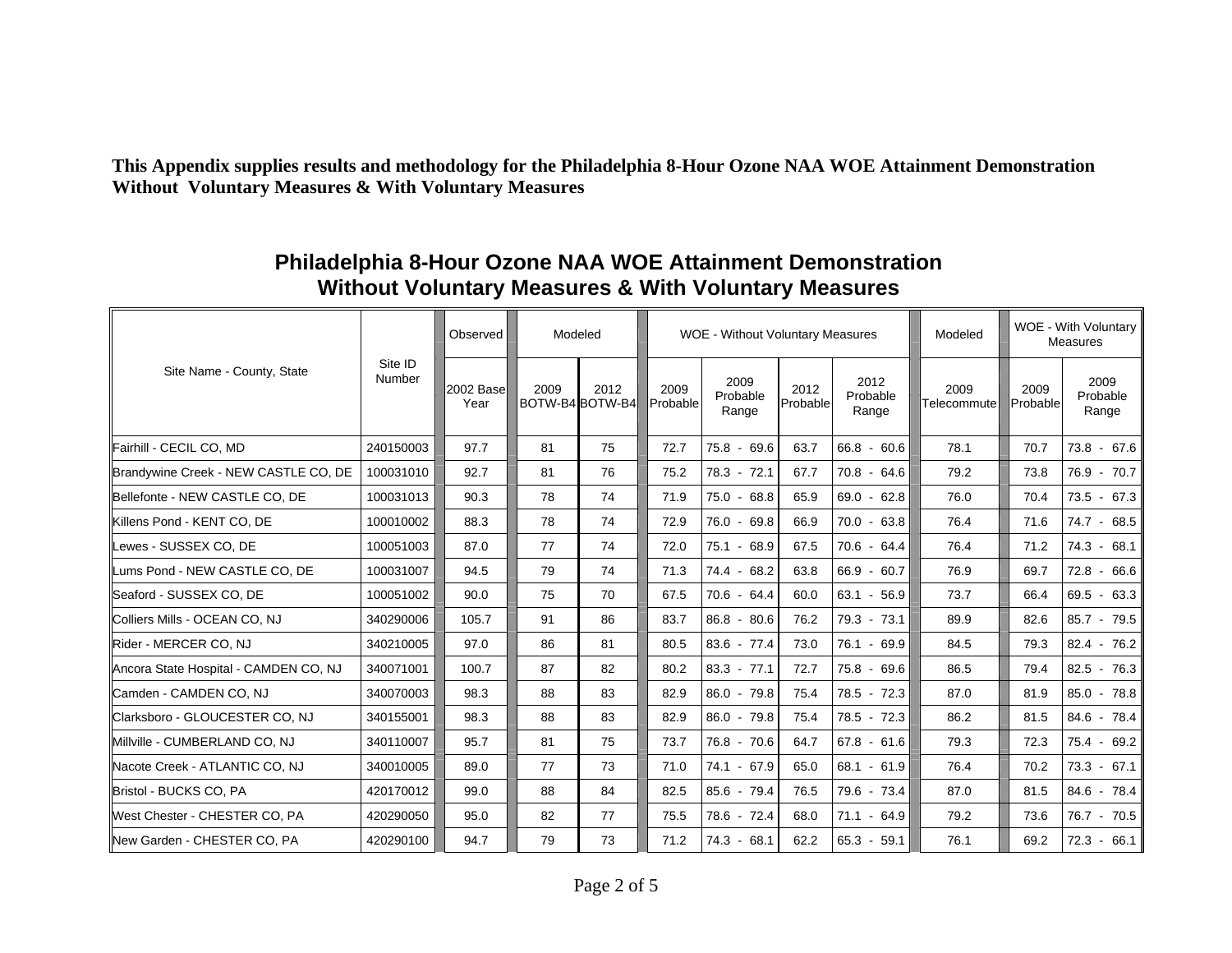| Chester - DELAWARE CO, PA               | 420450002 l | 91.7 | 81 | 77 | 75.7 | 78.8 - 72.6      | 69.7 | $-66.6$<br>72.8          | 79.6 | 74.5 | $77.6 - 71.4$          |
|-----------------------------------------|-------------|------|----|----|------|------------------|------|--------------------------|------|------|------------------------|
| Norristown - MONTGOMERY CO, PA          | 420910013   | 92.3 | 81 | 77 | 75.4 | 72.3<br>78.5     | 69.4 | 66.3 L<br>72.5<br>$\sim$ | 80.1 | 74.4 | $77.5 - 71.3$          |
| Elmwood - PHILADELPHIA CO, PA           | 421010136   | 83.0 | 75 | 71 | 71.0 | $-67.9$<br>74.1  | 65.0 | $-61.9$<br>68.1          | 73.2 | 69.6 | 66.5<br>72.7           |
| Lab - PHILADELPHIA CO, PA               | 421010004   | 71.3 | 64 | 61 | 60.4 | $63.5 - 57.3$    | 55.9 | $59.0 - 52.8$            | 63.4 | 59.6 | $-56.5$<br>62.7        |
| Roxborough - PHILADELPHIA CO, PA        | 421010014   | 90.7 | 82 | 78 | 77.7 | $80.8 - 74.6$    | 71.7 | $74.8 - 68.6$            | 80.5 | 76.4 | $79.5 - 73.3$          |
| Northeast Airport - PHILADELPHIA CO, PA | 421010024   | 96.7 | 87 | 82 | 82.2 | 79.1<br>$85.3 -$ | 74.7 | 77.8 - 71.6              | 85.7 | 81.0 | 77.9<br>84.1<br>$\sim$ |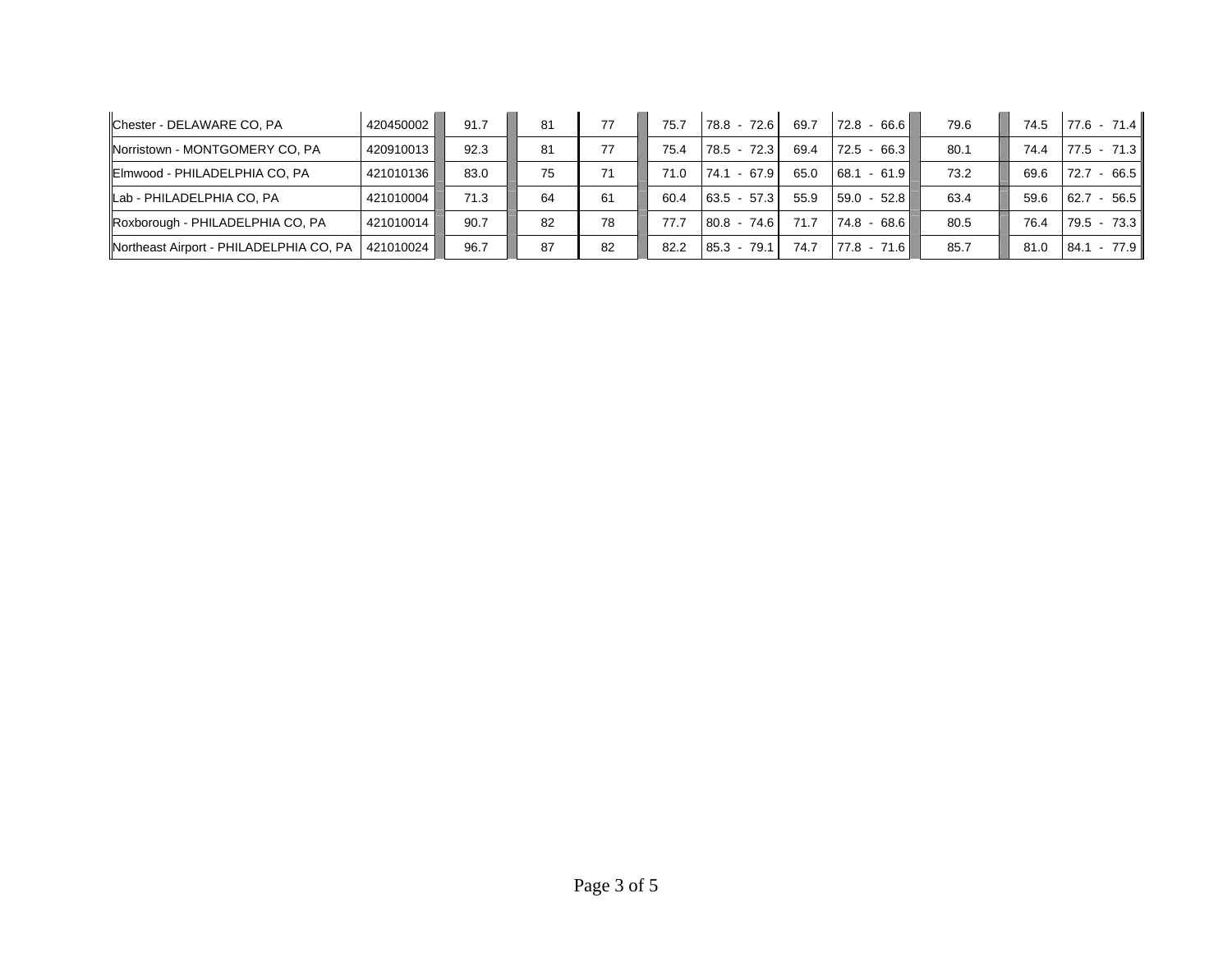## **WOE Without Voluntary Measures 2009 & 2012 Probable Ranges**

The monitoring station at Fairhill, MD was used for the following sample calculations.

Given:

 All values are 8-hour ozone design values (ppb) Observed  $2002 = 97.7$  ppb Modeled 2009 BOTW-B $4 = 81$  ppb Modeled Benefit = Observed 2002 –Modeled 2009 BOTW-B4 = 97.7 ppb – 81 ppb =  $16.7$  ppb



Allowing for considerable margin, the underestimation of the WOE Benefit is conservatively cut in half (50%). The conservative WOE Benefit is calculated as follows:

WOE Benefit<sub>Conservative</sub> = Modeled Benefit x  $1.5 = 16.7$  ppb x  $1.5 = 25.05$  ppb

WOE Without Voluntary Measures 2009 Probable = Observed  $2002 - WOE$  Benefit $_{\text{Conservative}}$  $= 97.7$  ppb  $- 25.05$  ppb  $= 72.7$  ppb

WOE Without Voluntary Measures 2009 Probable Range Calculations:

Upper Bound = Probable  $2009 + 3.1$  ppb =  $72.7$  ppb +  $3.1$  ppb =  $75.8$  ppb Lower Bound = Probable  $2009 - 3.1$  ppb =  $72.7$  ppb  $- 3.1$  ppb =  $69.6$  ppb

WOE Without Voluntary Measures 2012 Probable Range Calculations: Process is identical to the steps described above, except for the substitution of Modeled 2012 BOTW-B4 instead of Modeled 2009 BOTW-B4.

Note:

The 3.1 ppb adjustment to calculate the lower bound and upper bound represents the uncertainty in future design values and was calculated by Jeff Stehr (UMD). More detailed information can be found in Appendix G-9.